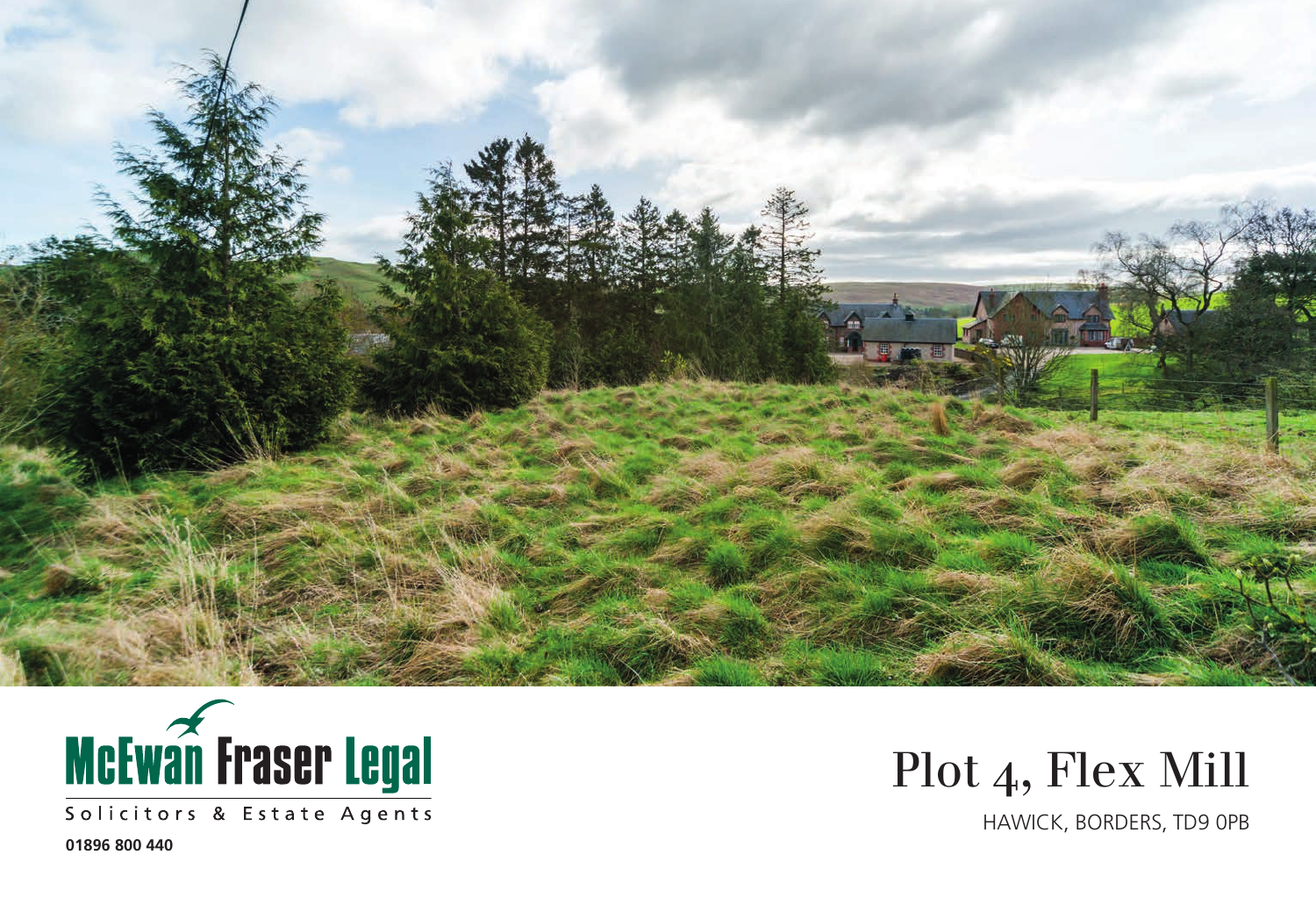## **PLOT 4, FLEX MILL** *HAWICK // BORDERS // TD9 0PB*



## **PLOT OF LAND FOR SALE WITH OUTLINING PLANNING PERMISSION // BEAUTIFUL SCENIC LOCATION, CLOSE TO LOCAL AMENITIES, A7, A68 AND BORDERS RAILWAY**



awick is the largest of the Border towns with a population of over 14,000 and lies in the centre of the valley of the Teviot. Hawick is internationally famous for fine quality knitwear. Companies such as Hawick Cashmere, Johnstons of Elgin, Lyle & Scott, Pringle of Scotland, and Scott and Charters, all have had, and in many cases still have, manufacturing plants in Hawick, producing some of the most luxurious cashmere and

merino wool knitwear in the world today.

The town hosts the annual Common Riding, which is one of the oldest Border Common Ridings and combines the annual riding of the boundaries of the town's common land with the commemoration of a victory of local youths over an English raiding party in 1514. Hawick is also known for its rugby team Hawick Rugby Football Club. Rivalry between the small Border towns is generally played out on the rugby field. The historical competition continues to this day, as Hawick's main rival is the similarly-sized town of Galashiels. Other events in the town include the Summer Festival and the Hawick Reivers Festival.

Attractions include the Borders Textile Towerhouse in which the heritage of Scotland's premier textile manufacturing region is presented within a restored 16th century tower house. Wilton Lodge Park, on the wooded banks of the River Teviot, has 107 acres of riverside and tree-lined walks, and a walled garden. The Hawick Museum and Scott Gallery detail the town's history and provide a venue for visiting exhibitions.

The A7 Edinburgh to Carlisle road passes through the town, with main roads also leading to Berwick upon Tweed and Newcastle upon Tyne. The nearest major airports are at Edinburgh, 57 miles (92 km) away, and Newcastle, 55 miles (89 km) away.

This large building plot has outline planning permission for a secluded single house and is set in a tranquil and rural, yet highly accessible location within only a few minutes drive of Hawick, with stunning views, the property also enjoys a high degree of privacy.

Flex Mill is a lovely, small hamlet in a beautiful rural location yet within only a few miles of the nearby town of Hawick and within easy reach of Galashiels, Jedburgh and excellent road links to Carlisle and the A68 to Edinburgh and Newcastle.

This is an excellent opportunity to acquire a large plot in a great location with a high degree of privacy and lovely views of the surrounding countryside.

Directions: Travelling from Hawick on the B6399 take a right-hand turn after approximately 4 miles, looking out for a small black metal sign at the road end marked Flex Mill. The plot is situated on the left-hand side after about half a mile.

**Services:** The plot is situated adjacent to mains water and electricity.

**Additional Information:** For details of the outline planning refer to Scottish Borders Council website.